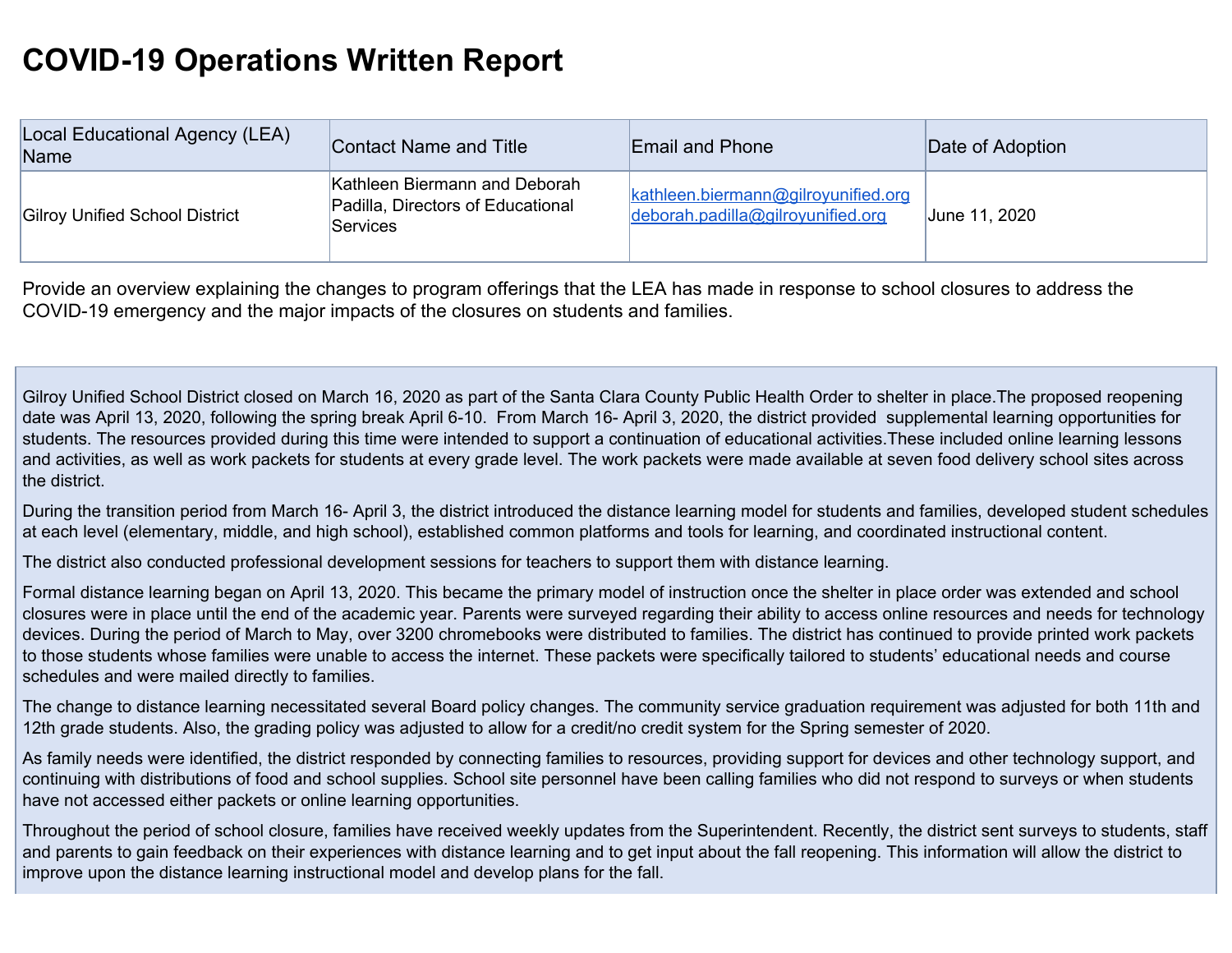Following guidance from the US and California Departments of Education, the district began remote delivery of special education services. This included, but was not limited to, the delivery of specialized academic instruction, speech and language therapy, occupational therapy, and adapted physical education. Teachers were able to use the digital features embedded within the curriculum to implement distance learning. Related services providers created digital resources to be used while providing services to students remotely. For students without internet access, the district was able to provide physical copies of adapted and modified curriculum. The district continued to meet with parents for Individual Education Plan (IEP) meetings. These meetings were held by phone or video conference. Para Educators have been used to provide support by phone or video conferencing. Many students have received the packet work in addition to participating in synchronous learning in order to accommodate their needs.

## Provide a description of how the LEA is meeting the needs of its English learners, foster youth and low-income students.

The Gilroy Unified School District has made concerted efforts to proactively support its most vulnerable and under resourced students. The district has maintained critical services, and worked to remove barriers for accessing services. Outreach efforts to Foster Youth, McKinney Vento, Migrant Education Program and other identified families included a survey and personal contacts to inquire about food, social and emotional, technology, tutoring, and other possible needs. A plan was developed to provide access to remote instruction, connect families with virtual health and mental health services, and maintain services for students experiencing homelessness.

To facilitate distance learning, GUSD created an on-going system to provide chromebooks and IT support. In response to the need for internet access, the district implemented 5 Smart buses stationed at sites that were accessible to families. In addition, 340 personal hotspots will be provided to families in preparation for the 20-21 school year.

GUSD expanded its contract with REACH tutoring to offer virtual online tutoring sessions to Foster Youth, McKinney Vento, and Migrant Education students. Weekly tutoring sessions assist students with their distance learning assignments. District academic coaches provided support for English Learner students by providing strategies, videos, and materials to teachers. Rosetta Stone was also available for the district's newcomers. The district also assigned staff to make weekly contact with families whose students received printed work packets.

Health, safety, and access to food for families continues to be a GUSD priority. Through the needs assessment, families expressed a need for support with food access, hygiene and baby supplies. The district collaborated with the South County Task Force, the Public Defender's office and Santa Clara County Office of Education to supply hygiene kits to families. The district also collaborated with First 5 to link families with free diapers and formula. In addition to the district's food distribution program, families were linked with community based food services programs.

During this challenging time, strengthening our school communities is more vital than ever. Staff members have made efforts to connect with families, and the district made personal visits to families with whom there had been no contact. The district has provided links to resources on managing stress and anxiety for children and families. School Linked Services(SLS) Coordinators continue to refer students and families in need to programs through Rebekah Children's Services and Community Solutions. The district is collaborating with Santa Clara County Behavioral Health and Community Based Organizations to offer virtual "Town Hall" and virtual drop in support groups for students and families. SLS Coordinators continue to support families with accessing resources in the community that best support their needs.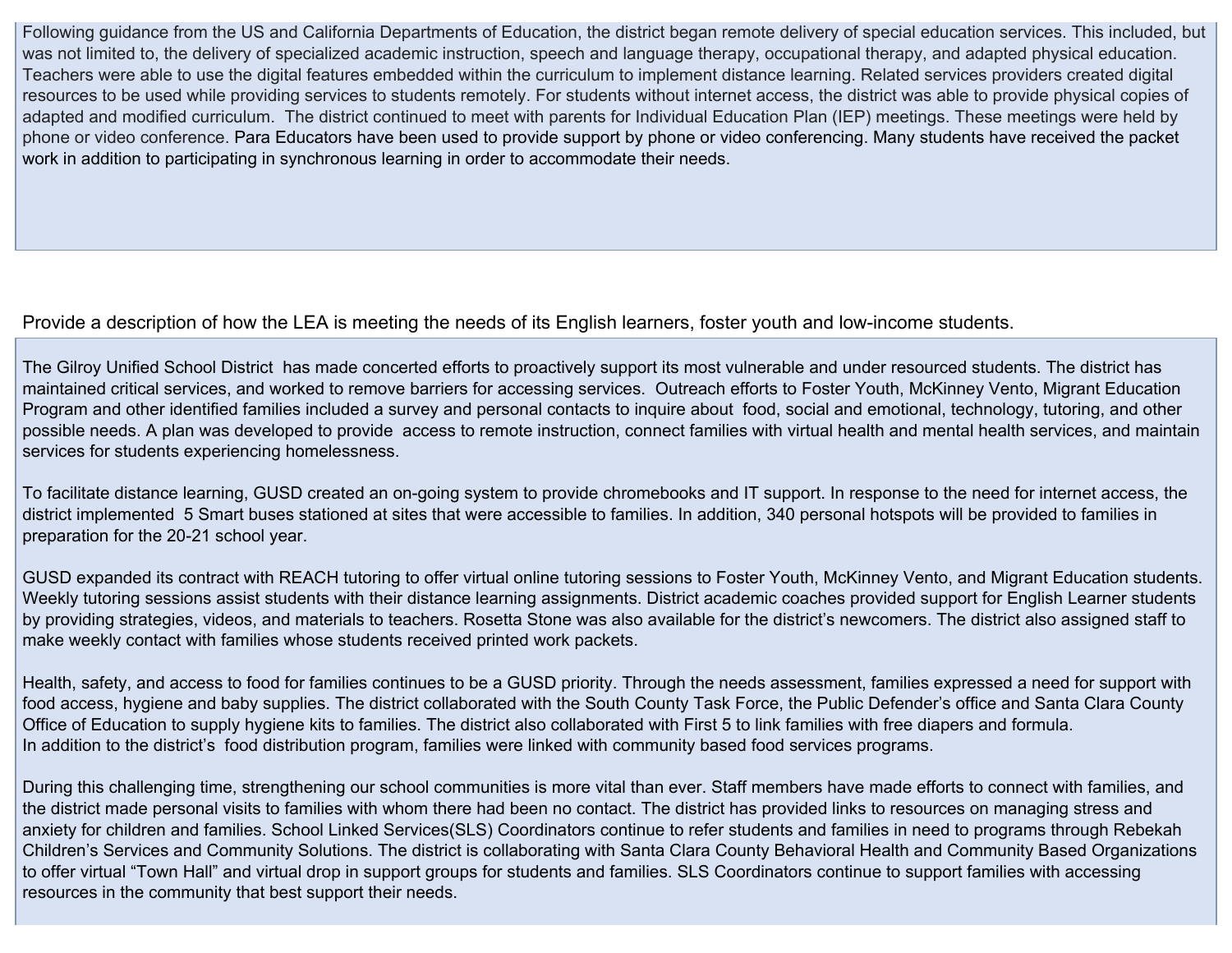The district continues to support families by having food service accessible throughout the summer, providing credit recovery options and a summer school program for migrant students.

## Provide a description of the steps that have been taken by the LEA to continue delivering high-quality distance learning opportunities

During the transition period of March 16- April 3, 2020, the district began providing training to teachers. Approximately 50 virtual professional development sessions have been provided to date. Sessions included a variety of educational technology tools for both synchronous and asynchronous learning. The majority of teachers were trained to use video conferencing applications (Webex and Google Meet), a learning management application (Google Classroom), and tools for student productions (G Suite). Teachers also received training and support on district curriculum online sites, student information systems and devices (Chromebooks).

A district website was created, with archived professional development sessions, tools and resources for teachers. Teachers had the opportunity to use the help documentation and videos as well as access live support through virtual office hours. To support students, families and teachers, the district expanded software programs and technology resources. Resources and information were provided to all parents through the district website as well as each school's website. Additional information on how to use video conferencing and Google Classroom was provided.

The district also facilitated cross-school collaboration for the development of common lesson plans for students in grades 6-12.

During March and April, the district sent out a survey to families regarding the need for technology devices. Over the course of several weeks, the district engaged in outreach to families regarding their need for devices, as well other needs to support their students.

The District has held Chromebook distribution days weekly since March 30, 2020. These were staffed by our IT department who were able to assist parents with the use of the device. We also have established an IT support phone line and email address for both students and staff who need assistance with the technology.

The Power School Extended Learning Program, funded by the After School Education and Safety (ASES) and 21st Century Learning Grants, provided valuable support in the weekly distribution of chromebooks.

## Provide a description of the steps that have been taken by the LEA to provide school meals while maintaining social distancing practices.

Gilroy Unified School District (GUSD) offers breakfast and/or lunch 7 days a week to all children age 18 or under during this period. Since March 16, 2020, through June 1, 2020, GUSD has served a total of **310,702 meals**! Child(ren) need not be present to receive meal(s). All children may receive meals, whether they attend GUSD schools or not. In order to limit exposure, bagged meals are offered to community members by walk-up at 7 sites. Community can receive meals at Antonio Del Buono Elementary, Eliot Elementary, Glen View Elementary, Rod Kelley Elementary, Rucker Elementary, South Valley Middle and Solorsano Middle between 10:00 and 1:00 Monday, Wednesday and Friday. The selected school sites have a higher percentage of socioeconomically disadvantaged students and are in convenient locations in the community.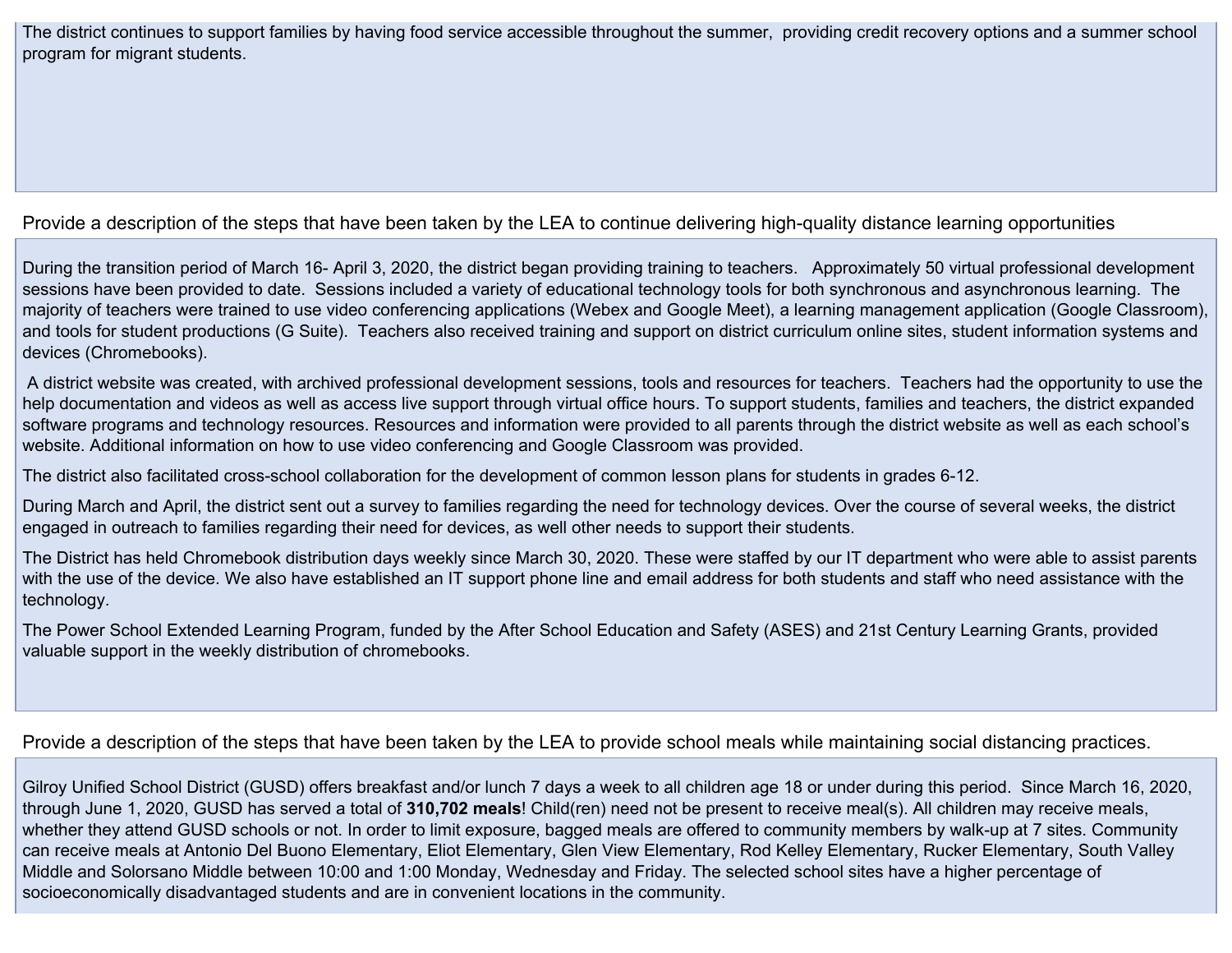Additionally, GUSD buses are delivering meals to remote areas in Gilroy, serving our most disadvantaged families lacking transportation. The district was fortunate to have the Extended Learning Program Power School staff to assist with the distribution of meals at the remote sites in the community.

Food services will continue at designated sites throughout the summer. Additionally, the District is also partnering with the City of San Jose, and the City of Gilroy to serve Adult Meals on the weekend, through a grant providing food produced by Revolution Foods on the weekends. Although the program has not started yet, it is in the approval process and will offer additional resources to the community.

Information to families about food distribution was provided via the district website, all call messages, the Gilroy Dispatch, and the Superintendent's weekly newsletter.

**Social Distancing/Sanitation/Safety**: Measures are implemented at sites to ensure social distancing and safety which include the following:

-Cones and/or tape markings designate spots to wait in line to ensure 6 feet of distancing.

-Face coverings are worn by all Foodservice Staff during meal distribution as well as meal prep.

-Working stations and hard surfaces are disinfected in between tasks.

-Foodservice staff abides by Public Health guidelines for handwashing. Signs are posted at sinks with proper hand washing techniques.

-Temperatures are checked every morning by district nurses

**Meal Preparation**: Meals are assembled by staff members who are current on all Food Safety training. Bagged meals are stored at proper temperature until dispensed. Temperature logs are completed. Any meals that are to be reheated at home have written instructions and food safety information.

**Meal Application Outreach**: GUSD promotes Meal Applications during this time through word of mouth, on-site signage and electronic messaging. Food Service Staff have information regarding the online application process for all members of the community.

Provide a description of the steps that have been taken by the LEA to arrange for supervision of students during ordinary school hours.

Under the Santa Clara County Public Health Order to shelter in place on March 16, 2020, only essential workers in the county were allowed to perform work at essential businesses. This caused the potential need for these essential workers to find supervision for their children during ordinary school hours.

In partnership with the Santa Clara County Office of Education, arrangement for supervision of students during ordinary schools was made available to families through the SCCOE Childcare for Essential Workers Portal. The portal was made publically available on April 10, 2020 and was announced through a press release to district public information officers and media on April 15, 2020. A second press release was released the week of May 4th describing enhancements to the portal and directions for districts on how to communicate the information to families. In addition to the press releases being sent to media partners, the portal information was shared with SCCOE Special Education channels, Department of Family and Children's Services, SCCOE foster youth and homeless partners, and Santa Clara County City managers.

The Childcare for Essential Workers Portal lists organizations offering child care in the county and identifies which ones offer free or subsidized care for those that qualify. An Interactive Child Care Map was made available on the site so families could find the closest provider. The site also provides information about who is considered an essential worker, how to find childcare, how to know if the facility is safe, and how to qualify for financial assistance.

SCCOE currently maintains the website with daily updates, and is providing email resources and support at: EssentialChildcare@sccoe.org for Families and ccresoource@sccoe.org for providers.